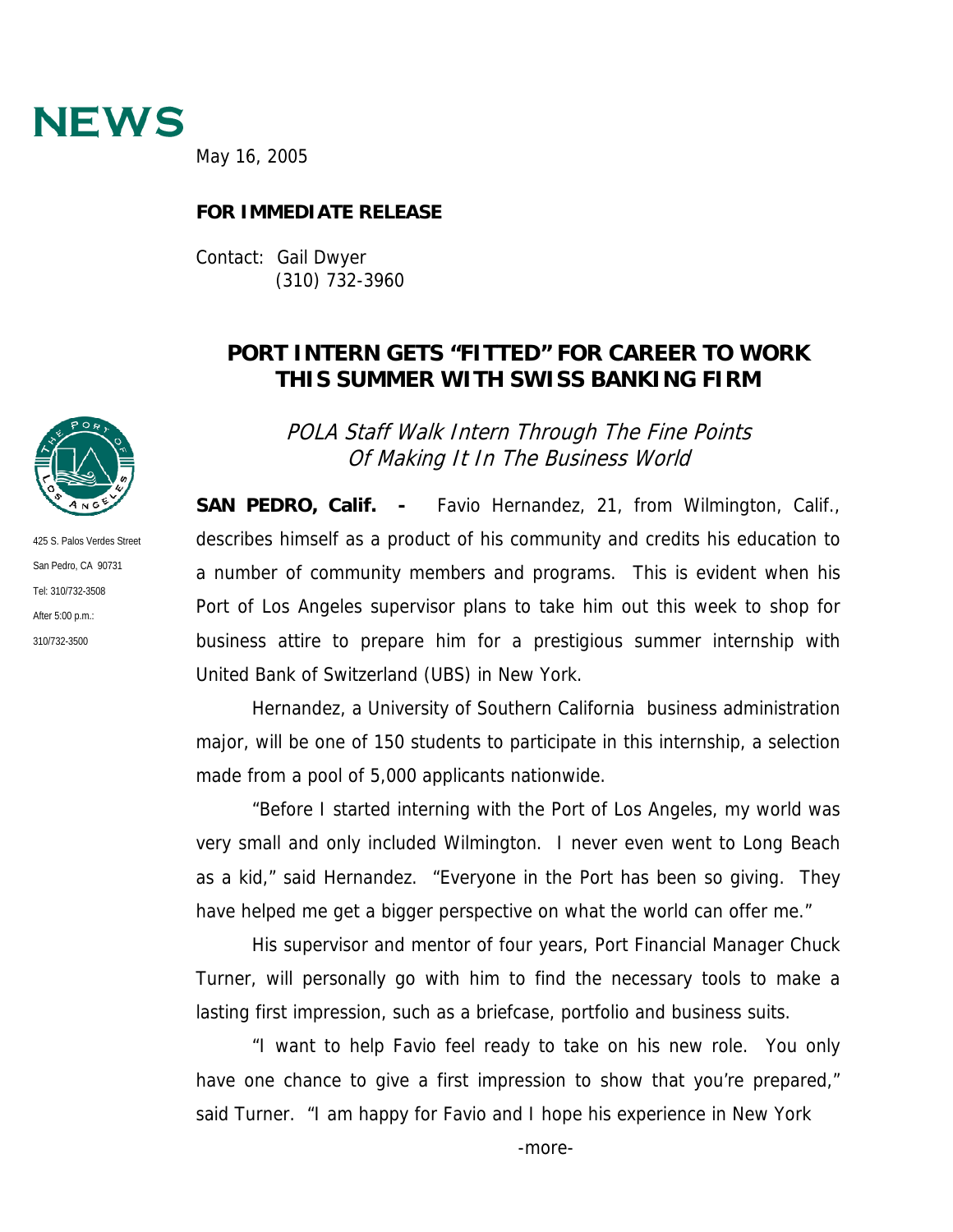## **Port of Los Angeles Intern Gets Fitted 2-2-2**

broadens his horizons."

In addition to teaching Hernandez financial management skills, Turner has also stressed fundamental factors not necessarily taught in school, such as networking and opening a checking account. This is not the norm for a supervisor, but 10 years ago, Turner was in the same position as Hernandez, working as an intern for the Port when his supervisor took him under his wing and gave him insight on how to achieve success. The tables have turned, and now Turner is sharing the skills he learned from his mentor with his mentee.

Coincidentally, Turner's mentor, Jim Preusch, serves on the board for International Trade Academy (ITA), the program that helped Hernandez find an internship with the Port and ultimately admittance into USC. Hernandez's \$4,000 scholarship to USC came from ITA member Watson Land Company.

ITA began five years ago at Wilmington's Phineas Banning High School and has helped 180 sophomores, juniors and seniors, find summer internships with local businesses each year. According to ITA founder and executive director Carol Rowan, 90 percent of the students who participate in ITA go on to college.

Rowan has a special connection to Hernandez's success since she was the one who helped him get an interview with USC and even went with him for his interview.

"I remember Favio was so nervous before his interview at USC that he could barely eat," said Rowan. "Though I may have played a part in helping him with his interview, it is really to Favio's credit he is where he is today. Many people can open doors for you, but you have to go through it and make it happen. Favio studied hard and got the grades he needed to make sure he got accepted to USC, his dream school."

-more-